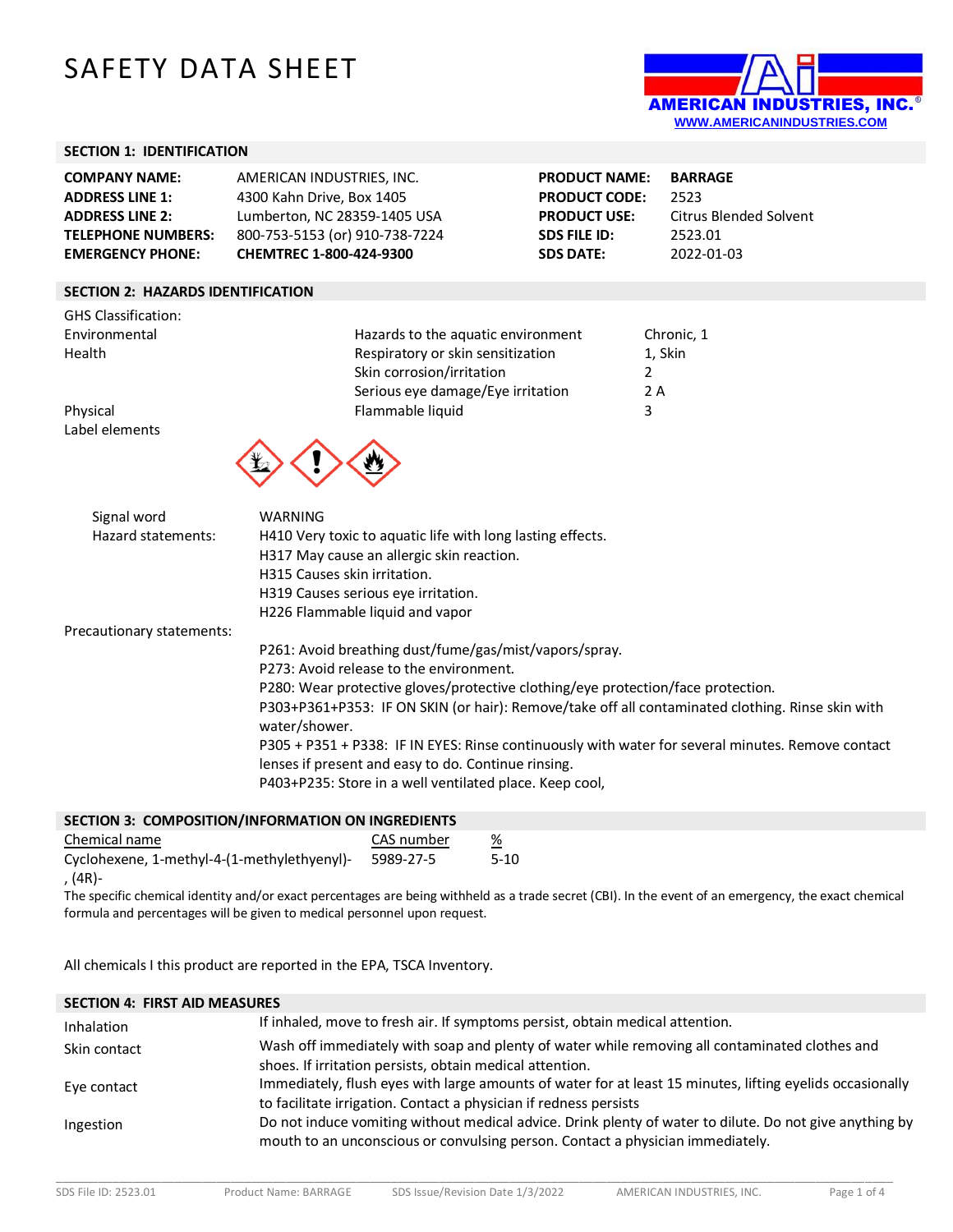| Effects and symptoms                     |                                                                                                                                                         |
|------------------------------------------|---------------------------------------------------------------------------------------------------------------------------------------------------------|
| Ingestion                                | May be harmful if swallowed.                                                                                                                            |
| Inhalation                               | Causes allergy or asthma symptoms.                                                                                                                      |
| Skin contact                             | Causes severe skin burns.                                                                                                                               |
| Eye contact                              | Causes eye damage.                                                                                                                                      |
| <b>SECTION 5: FIRE-FIGHTING MEASURES</b> |                                                                                                                                                         |
| Extinguishing media                      | Use water spray, alcohol-resistant foam, dry chemical or carbon dioxide.                                                                                |
| Extinguishing methods                    | Use extinguishing measures that are appropriate to local circumstances and the surrounding<br>environment. Use water spray to cool unopened containers. |
| Specific hazards during fire<br>fighting | Burning produces irritant fumes. Exposure to decomposition products may be a hazard to health.                                                          |
| Special protective<br>equipment          | Full protective clothing and approved self-contained breathing apparatus required for firefighting<br>personnel                                         |

# **SECTION 6: ACCIDENTAL RELEASE MEASURES**

Personal Precautionary Measures: Use appropriate protective equipment. (See Section 8.) Do not get into eyes, skin, or clothing. Wear respiratory protection. Avoid breathing vapors. Ensure adequate ventilation.

Environmental Precautionary Measures: Do not empty into drains. Prevent uncontrolled discharge of product into the environment if safe to do so.

Methods and Materials for Containment and Cleanup: Do not discharge into waste water. Soak up with an inert absorbent material (e.g. sand, silica gel, sawdust). Sweep up and shovel. Place in a non-leaking container for proper disposal according to Federal, State, and Local regulations.

#### **SECTION 7: HANDLING AND STORAGE**

| Handling | Wear personal protective equipment when handling product. Handle with care. Take care to avoid            |
|----------|-----------------------------------------------------------------------------------------------------------|
|          | waste and spillage when weighing, loading and mixing the product.                                         |
| Storage  | Observe label precautions. Keep container tightly closed in a dry, cool and well-ventilated place. Do not |
|          | allow product to freeze.                                                                                  |

# **SECTION 8: EXPOSURE CONTROLS/PERSONAL PROTECTION**

Engineering Controls Use in well ventilated area.

Personal Protective Equipment: Safety Glasses, Gloves, Apron

Use good chemical hygiene practice. Avoid contact with skin, eyes, and clothing. Avoid inhalation of vapors.

| Cyclohexene, 1-methyl-4-  | 5989-27-5 | 5-10% | No data available |
|---------------------------|-----------|-------|-------------------|
| (1-methylethenyl)-, (4R)- |           |       |                   |

# **SECTION 9: PHYSICAL AND CHEMICAL PROPERTIES**

| Color                           | Clear orange liquid    |
|---------------------------------|------------------------|
| <b>Physical State</b>           | Liquid                 |
| Odor                            | Citrus                 |
| Flash point                     | $135^{\circ}$ F (57°C) |
| <b>Partition Coefficient</b>    | No data available      |
| Boiling point                   | No data available      |
| Melting point/freezing<br>point | No data available      |
| Auto-ignition temperature       | No data available      |
| Vapor pressure                  | No data available      |
| Vapor density (Air-1)           | No data available      |
| Specific gravity/Density        | 1.0                    |
| Viscosity                       | No data available      |
| Water solubility                | Soluble in water       |
| рH                              | $5 - 7$                |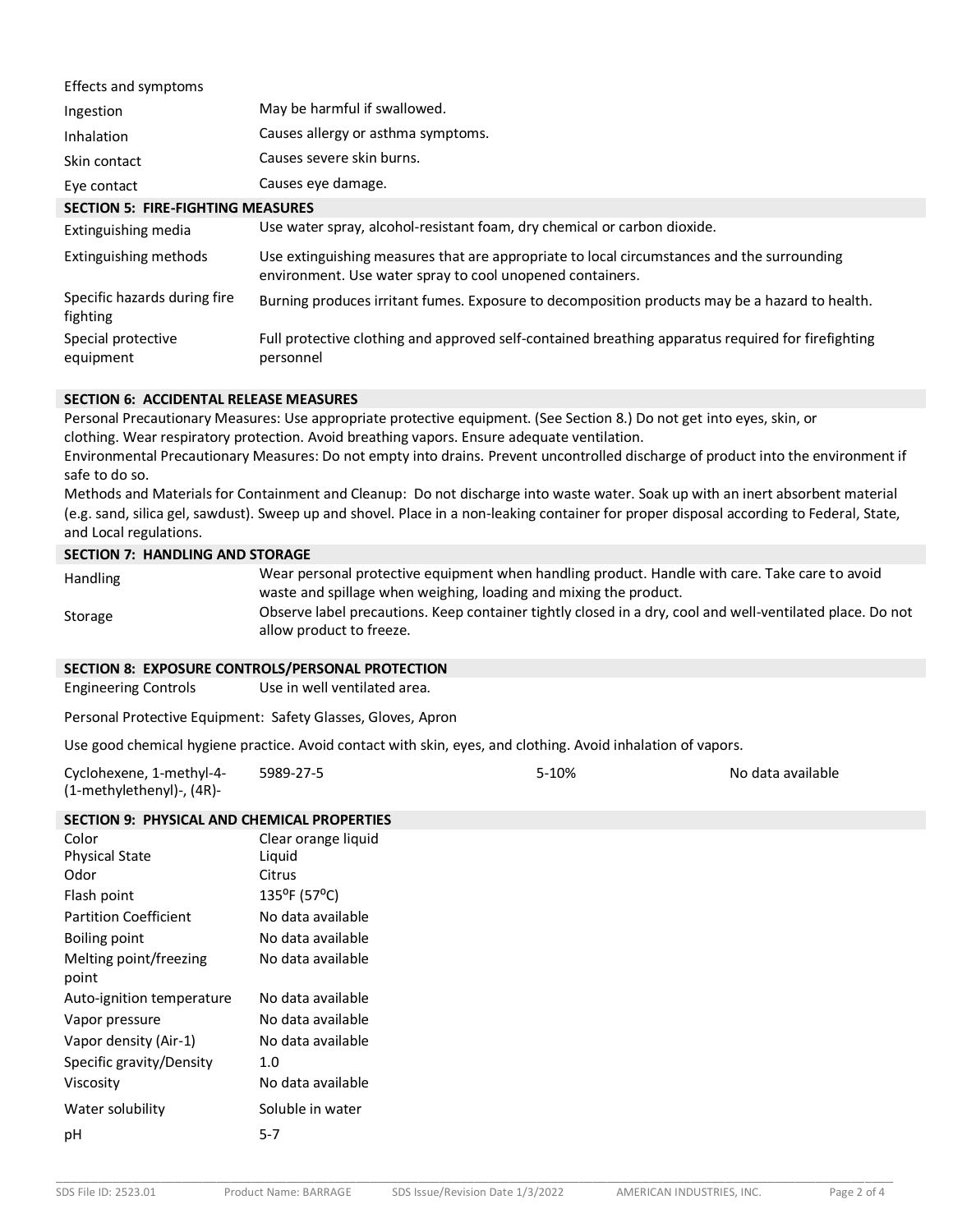| Evaporation rate (Ether=1)                                                                       | No data available                                                                                                                                                                                                                                          |                                         |                                                                                                                              |
|--------------------------------------------------------------------------------------------------|------------------------------------------------------------------------------------------------------------------------------------------------------------------------------------------------------------------------------------------------------------|-----------------------------------------|------------------------------------------------------------------------------------------------------------------------------|
| Decomp Temp                                                                                      | No data available                                                                                                                                                                                                                                          |                                         |                                                                                                                              |
| <b>SECTION 10: STABILITY AND REACTIVITY</b>                                                      |                                                                                                                                                                                                                                                            |                                         |                                                                                                                              |
| Reactivity                                                                                       | Stable                                                                                                                                                                                                                                                     |                                         |                                                                                                                              |
| Chemical stability                                                                               | Stable under normal conditions.                                                                                                                                                                                                                            |                                         |                                                                                                                              |
| Conditions to avoid                                                                              | Open flame and excessive heat.                                                                                                                                                                                                                             |                                         |                                                                                                                              |
| Materials to avoid                                                                               |                                                                                                                                                                                                                                                            |                                         | Avoid contact with strong oxidizing agents. Strong acids and strong bases.                                                   |
| Hazardous decomposition                                                                          |                                                                                                                                                                                                                                                            |                                         | Carbon dioxide (CO2), carbon monoxide (CO). Other unknown decomposition products possible.                                   |
| Hazardous polymerization                                                                         | Will not occur                                                                                                                                                                                                                                             |                                         |                                                                                                                              |
| <b>SECTION 11: TOXICOLOGICAL INFORMATION</b>                                                     |                                                                                                                                                                                                                                                            |                                         |                                                                                                                              |
| Cyclohexene, 1-methyl-4-<br>(1-methylethenyl)-, (4R)-<br>Information on toxicological<br>effects | 5989-27-5                                                                                                                                                                                                                                                  |                                         | 5-10%                                                                                                                        |
| Acute toxicity                                                                                   | LD50 Oral-rat-4,000 mg/kg Remarks: Behavioral: Change in motor activity (specific assay). Respiratory<br>disorder Skin and Appendages: Other: Hair. Inhalation: Irritating to respiratory system.<br>No data available<br>LD50 (Dermal) Rabbit>5,000 mg/kg |                                         |                                                                                                                              |
| Skin corrosion/irritation                                                                        | No data available.                                                                                                                                                                                                                                         |                                         |                                                                                                                              |
| Serious eye damage/eye<br>irritation                                                             | No data available.                                                                                                                                                                                                                                         |                                         |                                                                                                                              |
| Respiratory or skin<br>sensitization                                                             | May cause sensitization by skin contact.                                                                                                                                                                                                                   |                                         |                                                                                                                              |
| Germ cell mutagenicity                                                                           | No data available.                                                                                                                                                                                                                                         |                                         |                                                                                                                              |
| Carcinogenicity-rat-Oral                                                                         | Tumorigenic: Carcinogenic by RTECS criteria. Kidney, Urethra, Bladder: Kidney tumors. Tumorigenic<br><b>Effects: Testicular</b>                                                                                                                            |                                         |                                                                                                                              |
| Carcinogenicity-mouse-Oral                                                                       | Tumorigenic: Equivocal tumorigenic agent by RTECS criteria. Gastrointestinal: Tumors.                                                                                                                                                                      |                                         |                                                                                                                              |
| <b>EPA</b> classification                                                                        |                                                                                                                                                                                                                                                            |                                         | This product is or contains a component that is not classifiable as to its carcinogenicity based on its IARC, ACGIH, NTP, or |
| IARC: 3 - Group 3:                                                                               | Not classifiable as to its carcinogenicity to humans (D-Limonene)                                                                                                                                                                                          |                                         |                                                                                                                              |
| <b>ACGIH</b>                                                                                     | No components of this product present at levels greater than or equal to 0.1% is identified as a                                                                                                                                                           |                                         |                                                                                                                              |
| <b>NTP</b>                                                                                       | carcinogen or potential carcinogen by ACGIH.<br>No component of this product present at levels greater than or equal to 0.1% is identified as a known or<br>anticipated carcinogen by NTP                                                                  |                                         |                                                                                                                              |
| <b>OSHA</b>                                                                                      | OSHA: No component of this product present at levels greater than or equal to 0.1% is identified as a<br>carcinogen or potential                                                                                                                           |                                         |                                                                                                                              |
| Reproductive toxicity                                                                            | carcinogen by OSHA.<br>No data available.                                                                                                                                                                                                                  |                                         |                                                                                                                              |
| Specific target organ<br>toxicity                                                                | Single exposure-No data available                                                                                                                                                                                                                          |                                         | Repeated exposure-No data available                                                                                          |
| Aspiration hazard                                                                                | No data available                                                                                                                                                                                                                                          |                                         |                                                                                                                              |
| <b>Additional Information</b>                                                                    | RTECS: GW6360000                                                                                                                                                                                                                                           |                                         |                                                                                                                              |
| Liver                                                                                            | Irregularities-Based on human evidence                                                                                                                                                                                                                     |                                         |                                                                                                                              |
| <b>SECTION 12: ECOLOGICAL INFORMATION</b>                                                        |                                                                                                                                                                                                                                                            |                                         |                                                                                                                              |
| Cyclohexene, 1-methyl-4-(1-methylethenyl)-, (4R)-                                                |                                                                                                                                                                                                                                                            | 5989-27-5                               | 5-10%                                                                                                                        |
| Toxicity to fish LC50                                                                            |                                                                                                                                                                                                                                                            | Pimephales promelas<br>(fathead minnow) | 0.702 mg/l-96.0 h                                                                                                            |
| Toxicity to daphnia and EC50                                                                     |                                                                                                                                                                                                                                                            | Daphnia pulex<br>(Water flea)           | 69.6 mg/l-48 h                                                                                                               |